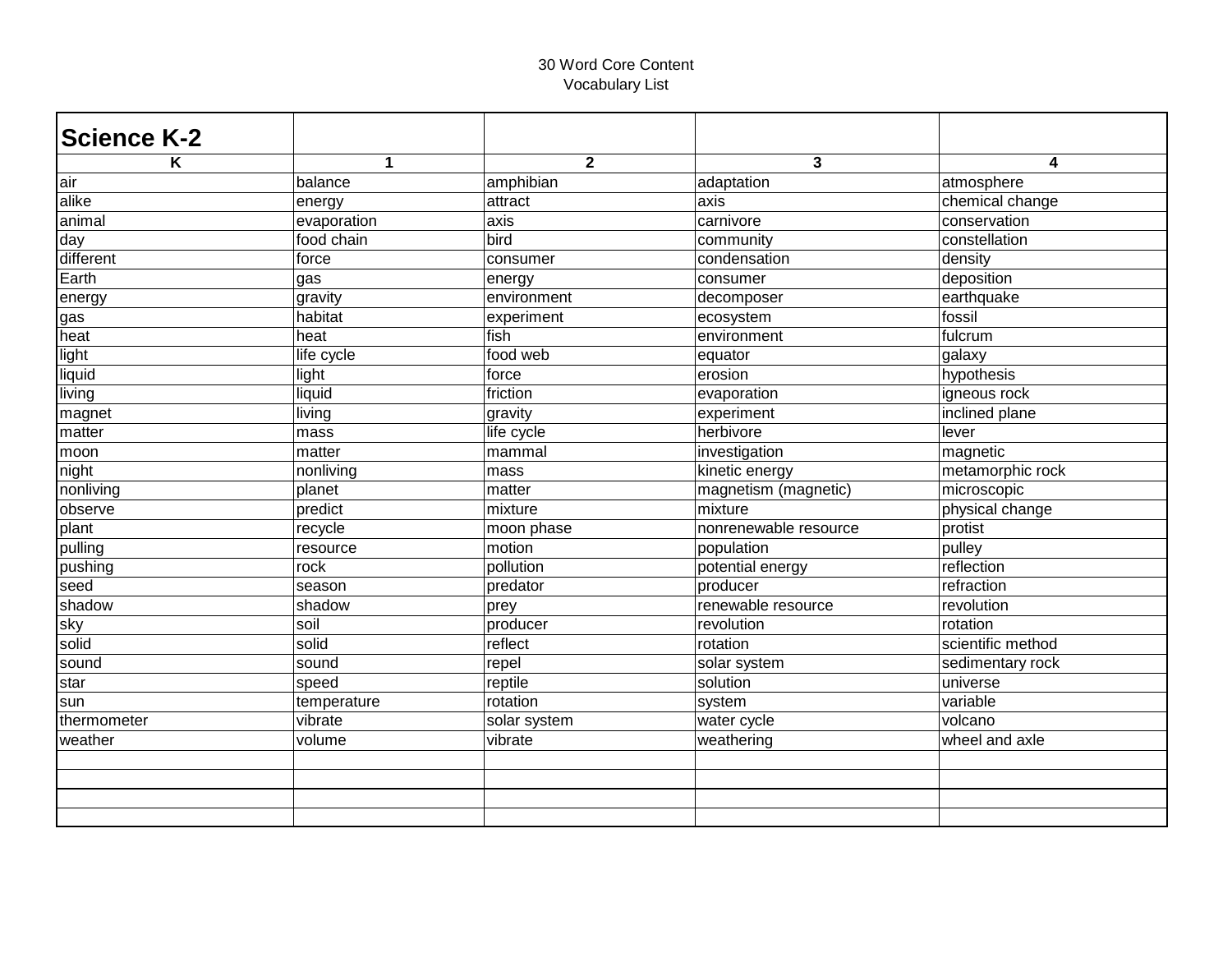| <b>Science</b>                 |                        |                           |                      |                          |
|--------------------------------|------------------------|---------------------------|----------------------|--------------------------|
| 5                              | 6                      | $\overline{7}$            | 8                    | 9 - Integrated Science I |
| atom                           | abiotic                | acceleration              | atmosphere           | Acceleration             |
| change of state                | adaptation             | amplitude                 | carbon cycle         | Activation energy        |
| compound                       | allele                 | calorie                   | chemical weathering  | <b>Big Bang Theory</b>   |
| conduction                     | asexual reproduction   | circuit                   | climate              | Centripetal force        |
| convection                     | biodiversity           | conduction                | comet                | Circuit                  |
| deposition                     | biotic                 | conservation of energy    | convection           | Conduction               |
| ecosystem                      | cell theory            | convection                | crust                | Conservation of energy   |
| element                        | conservation of energy | crest                     | dependent variable   | Conservation of mass     |
| energy pyramid                 | dependent variable     | dependent variable        | deposition           | Convection               |
| energy transfer                | dominance              | electromagnetic radiation | erosion              | Dependent variable       |
| erosion                        | ecosystem              | electron                  | experimental control | Eclipse                  |
| gravitation                    | experimental control   | entropy                   | fossil fuel          | Electromagnetic          |
| hypothesis                     | gene                   | experimental control      | gravitational force  | Fault                    |
| igneous rock                   | heterozygous           | force                     | heat transfer        | Galaxy                   |
| inertia                        | homozygous             | frequency                 | hypothesis           | Hypothesis               |
| linvertebrate                  | hypothesis             | hypothesis                | independent variable | Independent variable     |
| kinetic energy                 | independent variable   | independent variable      | law                  | Inertia                  |
| metamorphic rock               | law                    | inertia                   | mantle               | Law                      |
| nonrenewable resource          | mass                   | law                       | mass                 | Mass                     |
| photosynthesis                 | meiosis                | magnetic field            | meteor               | Matter                   |
| potential energy               | mitosis                | mass                      | neap tide            | Momentum                 |
| radiation                      | nucleus                | neutron                   | ocean basin          | Planetary motion         |
| renewable resource             | punnett square         | pressure                  | planet               | Plate tectonics          |
| scientific method              | recessive              | proton                    | plate tectonics      | Qualitative              |
| sedimentary rock               | scientific method      | scientific method         | scientific method    | Quantitative             |
| tissue                         | sexual reproduction    | speed                     | sedimentation        | Rate of reaction         |
| topographical map (topography) | theory                 | theory                    | seismic wave         | Spring tide              |
| variable                       | tropism                | thermal energy            | spring tide          | Theory                   |
| vertebrate                     | variable               | trough                    | star                 | Thermodynamics           |
| weathering                     | virus                  | variable                  | theory               | Velocity                 |
|                                | volume                 | velocity                  | variable             |                          |
|                                | weight                 | volume                    | volume               |                          |
|                                |                        | wavelength                | weather              |                          |
|                                |                        | weight                    | weight               |                          |
|                                |                        |                           | physical weathering  |                          |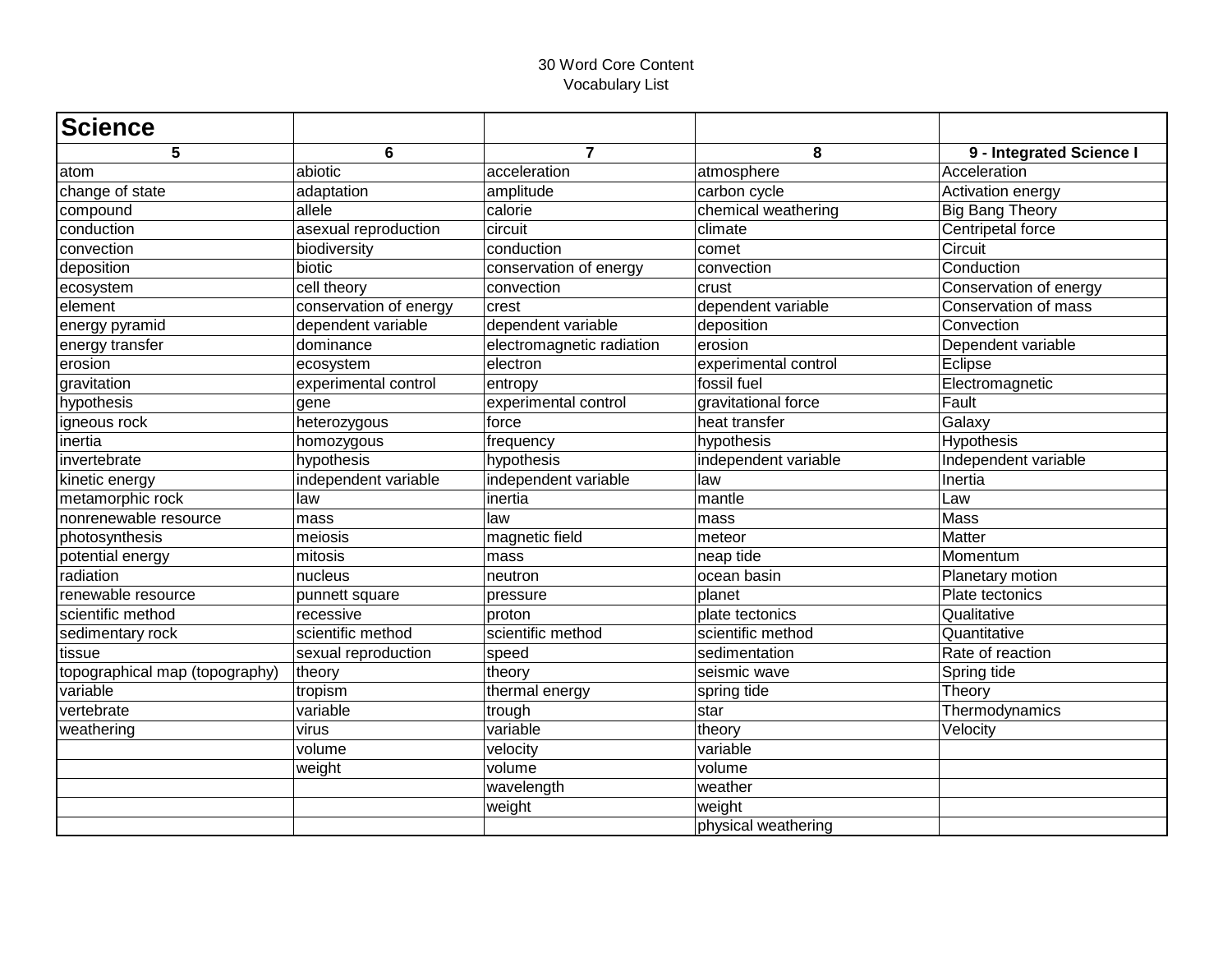| <b>Science</b>       |                        |                              |  |
|----------------------|------------------------|------------------------------|--|
| 10 - Biology         | 11 - Chemistry         | 11 - Integrated Science II   |  |
| Accuracy             | Acid                   | Amino acids                  |  |
| Activation energy    | Activation energy      | Atomic configuration         |  |
| Adaptation           | Atomic theory          | Catalyst                     |  |
| Catalyst             | <b>Base</b>            | Cell membrane                |  |
| Cell theory          | Catalyst               | <b>Chemical bonds</b>        |  |
| Cellular respiration | Chemical bond          | Covalent bond                |  |
| Classification       | Concentration          | <b>DNA</b>                   |  |
| Consumer             | Conservation of mass   | Doppler effect               |  |
| Diversity            | Covalent bond          | Electric force               |  |
| <b>DNA</b>           | Electron configuration | Electromagnetic              |  |
| Energy pyramid       | Element                | Endothermic reaction         |  |
| Genotype             | Entropy                | Equilibrium                  |  |
| Half-life            | Equilibrium            | Exothermic reaction          |  |
| Meiosis              | <b>Heat of fusion</b>  | Flow of energy               |  |
| <b>Membrane</b>      | Heat of vaporization   | Genetic variation            |  |
| <b>Mitosis</b>       | lon                    | Genotype                     |  |
| Mutation             | Isotope                | Magnetic force               |  |
| Natural selection    | Mass                   | Meiosis                      |  |
| Permeability         | Mass number            | <b>Mitosis</b>               |  |
| Phenotype            | <b>Matter</b>          | <b>Natural selection</b>     |  |
| Photosynthesis       | Molecule               | Newtonian mechanics          |  |
| Precision            | Periodic table         | Organic matter               |  |
| Predator             | pH                     | Oxidation-reduction reaction |  |
| Prey                 | Product                | Protein synthesis            |  |
| Producer             | Qualitative            | Qualitative                  |  |
| Protein              | Quantitative           | Quantitative                 |  |
| Rate of reaction     | Rate of reaction       | Rate of reaction.            |  |
| Reproduction         | Reactant               | Species                      |  |
| Species              | Solubility             | Velocity                     |  |
| <b>Stimulus</b>      | Stoichiometry          | Waves                        |  |
|                      |                        |                              |  |
|                      |                        |                              |  |
|                      |                        |                              |  |
|                      |                        |                              |  |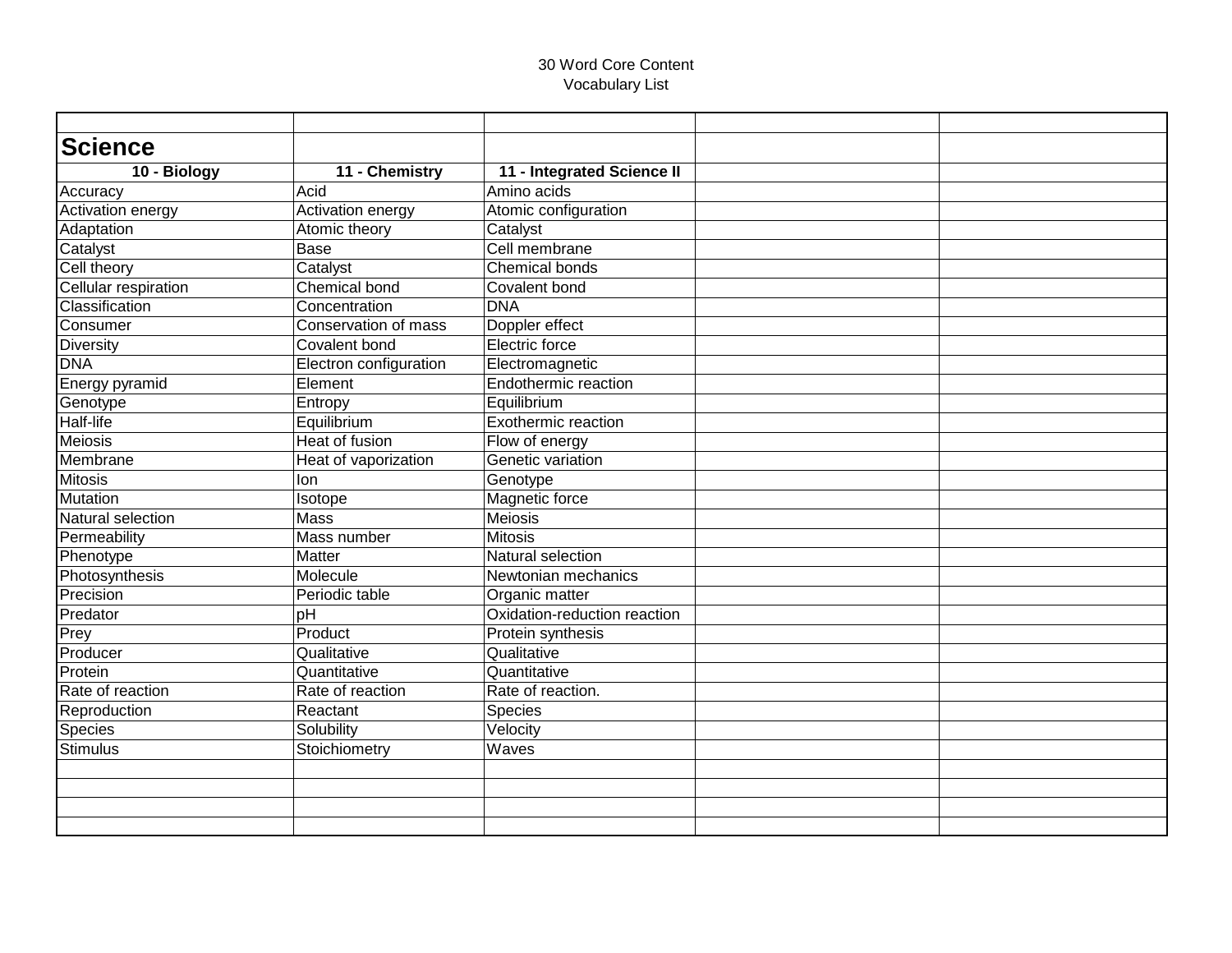| <b>Social Studies</b> |                    |                        |                         |                   |
|-----------------------|--------------------|------------------------|-------------------------|-------------------|
| K                     | $\mathbf{1}$       | $\mathbf{2}$           | $\overline{\mathbf{3}}$ | 4                 |
| calendar              | budget             | barter                 | adapt                   | agriculture       |
| chore                 | capital            | colonist               | ancestor                | artifact          |
| communicate           | citizen            | compass rose           | century                 | barrier island    |
| community             | continent          | conservation           | citizenship             | boundary          |
| fairness              | country            | consumer               | city                    | boycott           |
| flag                  | earn               | courage                | civilization            | cash crop         |
| globe                 | freedom            | crop                   | communication           | civil rights      |
| group                 | folktale           | desert                 | community               | climate           |
| hero                  | geography          | equator                | custom                  | colony            |
| holiday               | history            | $\overline{ex}$ plorer | exploration             | compromise        |
| job                   | inventor           | factory                | decade                  | Cracker           |
| lake                  | law                | festival               | goods                   | cultural heritage |
| language              | market             | generation             | government              | discriminate      |
| leader                | needs              | governor               | immigrant               | executive         |
| map                   | ocean              | honesty                | lincome                 | export            |
| money                 | opportunity        | income                 | industry                | geopolitical map  |
| mountain              | patriotic symbolsd | independence           | invention               | governor          |
| neighborhood          | plain              | island                 | location                | import            |
| pictograph            | population         | landform               | migration               | integration       |
| president             | recycle            | landmark               | natural resources       | judicial          |
| rule                  | region             | mayor                  | region                  | latitude          |
| safety                | resource           | monument               | rural                   | legislature       |
| season                | river              | Native American        | services                | longitude         |
| symbol                | shelter            | Orlando                | state                   | map key           |
| today                 | trade              | Pilgrim                | suburban                | peninsula         |
| tomorrow              | transportation     | pioneer                | symbol                  | segregation       |
| tool                  | volunteer          | producer               | trade                   | slave trade       |
| transportation        | vote               | settler                | tradition               | territory         |
| weather               | wants              | technology             | urban                   | tourism           |
| yesterday             | world              | valley                 | vaccine                 | treaty            |
|                       |                    |                        |                         |                   |
|                       |                    |                        |                         |                   |
|                       |                    |                        |                         |                   |
|                       |                    |                        |                         |                   |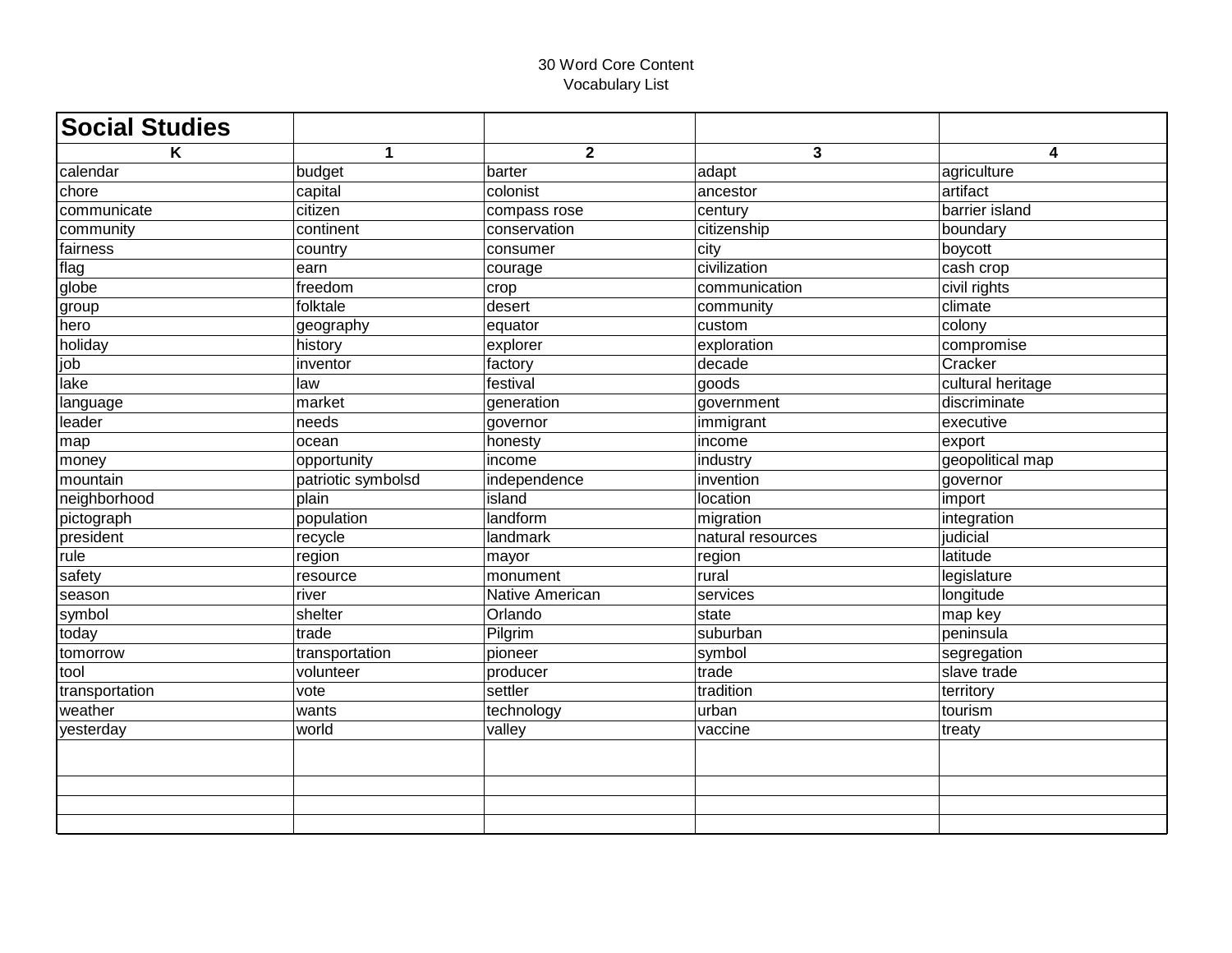| <b>Social Studies</b>        |                 |                    |                                  |                          |
|------------------------------|-----------------|--------------------|----------------------------------|--------------------------|
| 5                            | 6               |                    | 78th US History                  | 9th Global Studies       |
| abolish                      | agriculture     | ally               | abolitionist movement            | acculturation            |
| lamendment                   | ancient         | biodiversity       | agrarian                         | apartheid                |
| Art. of Confederation        | Apartheid       | <b>Black Death</b> | alien                            | assimilation             |
| <b>American Revolution</b>   | <b>Buddhism</b> | capital            | amend                            | coalition                |
| <b>Bill of Rights</b>        | cash crop       | Congress           | bicameral                        | commodity                |
| Branches of government       | Christianity    | conquest           | boycott                          | deforestation            |
| checks and balances          | chronology      | consumer           | <b>Founding Fathers</b>          | democracy                |
| Civil War                    | circa           | continental divide | citizenship                      | diffusion                |
| Confederacy                  | civilization    | crusade            | compromise                       | diversify                |
| Congress                     | conflict        | dictatorship       | debate                           | economy                  |
| Constituion                  | culture         | embargo            | secede                           | entrepreneur             |
| Declaration of Independence  | developing      | emperor            | democratic forms of gov't        | Euro                     |
| democracy                    | diplomacy       | empire             | Declaration of Independence      | export                   |
| economic systems             | diversity       | ethnicity          | <b>Emancipation Proclamation</b> | free enterprise          |
| emancipation                 | domesticate     | feudalism          | checks and balances              | geography                |
| federal                      | ethnic group    | generation         | Federalism                       | global economy           |
| immigrant                    | famine          | genocide           | justify                          | gross domestic product   |
| <b>Industrial Revolution</b> | geography       | hemisphere         | legislature                      | gross national product   |
| loyalist                     | <b>Hinduism</b> | interdependence    | liberty                          | illiteracy               |
| map scale                    | imperialism     | maritime           | Marbury v Madison                | industralization         |
| <b>Mayflower Compact</b>     | irrigation      | mission            | neutrality                       | infrastructure           |
| <b>Parliament</b>            | Islam           | monarchy           | nullify                          | innovation               |
| petition                     | Judaism         | navigable          | popular sovereignty              | migration                |
| preamble                     | monotheism      | parliament         | preamble                         | nationalism              |
| primary source               | polytheism      | philosophy         | precedent                        | natural resource         |
| repeal                       | scarce          | president          | prejudice                        | <b>OPEC</b>              |
| representative gov't         | socioeconomics  | renaissance        | propaganda                       | per capita income        |
| republic                     | sub-continent   | theocracy          | ratify                           | population density       |
| supply and demand            | subsistence     | trial              | republic                         | recession                |
| tariff                       | tolerance       | tributary          | revolution                       | representative democracy |
|                              |                 |                    |                                  |                          |
|                              |                 |                    |                                  |                          |
|                              |                 |                    |                                  |                          |
|                              |                 |                    |                                  |                          |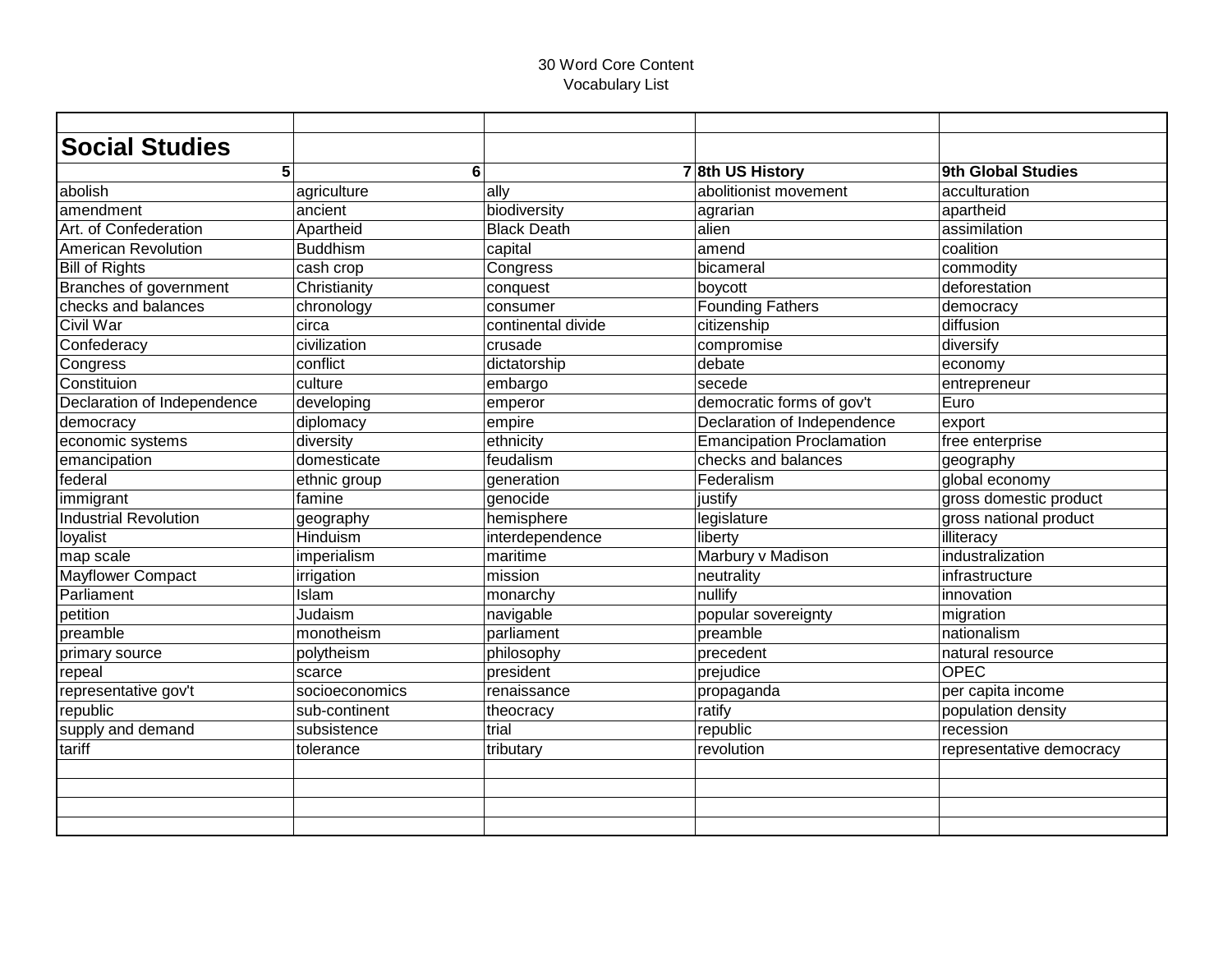| <b>Social Studies</b>     |                         |                        |                       |  |
|---------------------------|-------------------------|------------------------|-----------------------|--|
| 10th World History        | 11th Grade US History   | <b>U.S. Government</b> | <b>Economics</b>      |  |
| assimilation              | abolition               | appropriations         | budget                |  |
| autocracy                 | affirmative action      | bicameral              | business cycle        |  |
| bureaucracy               | appeasement             | <b>Bill of Rights</b>  | capital               |  |
| capitalism                | capitalism              | conservative           | collective bargaining |  |
| city-state                | compromise              | constituency           | comparative advantage |  |
| civilization              | conservative            | constitution           | compound interest     |  |
| <b>Cold War</b>           | deflation               | defendant              | corporation           |  |
| Communism                 | democratic              | democracy              | debt                  |  |
| conservatism              | dictatorship            | diplomacy              | deficit               |  |
| constitutional government | emancipation            | due process            | demand                |  |
| culture                   | facism                  | equality               | economics             |  |
| democracy                 | fundamental rights      | executive              | entrepreneurship      |  |
| dictator                  | immigration             | federal                | equilibrium           |  |
| divine rights             | imperalism              | foreign policy         | exchange              |  |
| dynasty                   | inflation               | government             | fiscal policy         |  |
| empire                    | isolationists           | hegemony               | goods                 |  |
| Enlightenment             | liberal                 | ideology               | inflation             |  |
| facism                    | <b>Manifest Destiny</b> | infrastructure         | interest              |  |
| feudalism                 | patriotism              | judicial               | labor                 |  |
| industrialism             | propaganda              | jurisdiction           | laissez-faire         |  |
| liberalism                | reactionary thinking    | legislature            | market                |  |
| naturalism                | reconstruction          | liberal                | opportunity cost      |  |
| oligarchy                 | republican              | liberty                | partnership           |  |
| parliamentary government  | sectionalism            | majority               | principle             |  |
| propaganda                | self-determination      | media                  | scarcity              |  |
| republic                  | separtionists           | minority rights        | stocks                |  |
| separation of powers      | status quo              | plaintiff              | supply                |  |
| socialism                 | suffrage                | political party        | surplus               |  |
| sovereignty               | totalitarian            | republic               | union                 |  |
| technology                | yellow journalism       | treaty                 | welfare               |  |
|                           |                         |                        |                       |  |
|                           |                         |                        |                       |  |
|                           |                         |                        |                       |  |
|                           |                         |                        |                       |  |
|                           |                         |                        |                       |  |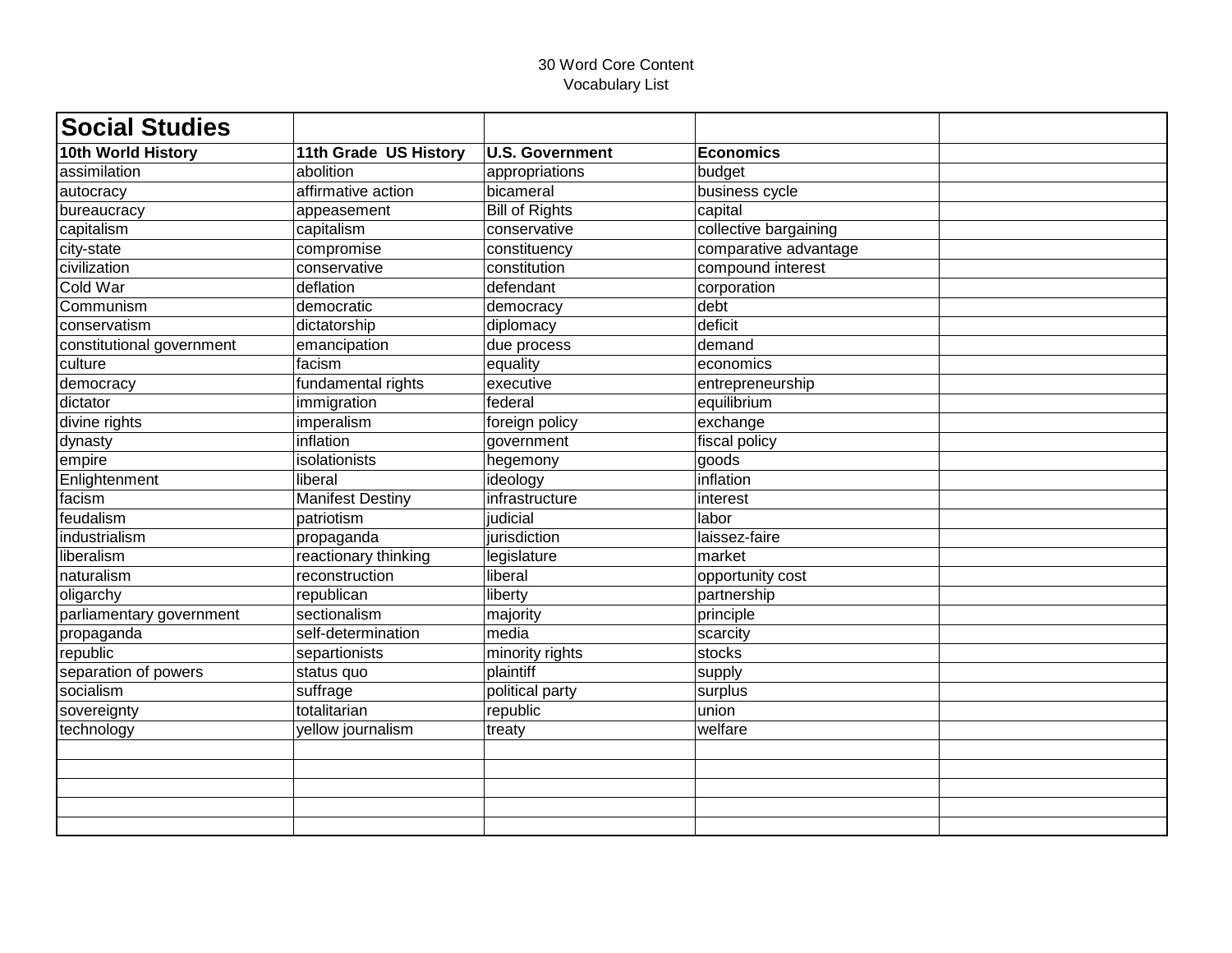| <b>Language Arts</b> |                           |                               |                        |                        |
|----------------------|---------------------------|-------------------------------|------------------------|------------------------|
| K                    | $\mathbf{1}$              | $\overline{2}$                | $\mathbf{3}$           | 4                      |
| alphabet             | author                    | chapter                       | appendix               | able                   |
| back cover           | beginning consonant       | character                     | audience               | adjective              |
| book                 | blend                     | composition                   | brainstorm             | adverb                 |
| cover                | consonant blend           | comprehension                 | capitalization         | antonym                |
| date                 | dictionary                | discussion                    | chapter title          | author's purpose       |
| first name           | ending consonant          | fairy tale                    | consonant substitution | chronological order    |
| front cover          | letter-sound relationship | folktale                      | contraction            | compound word          |
| last name            | long vowel                | main character                | cursive                | context clues          |
| letter               | lowercase                 | $\overline{\text{main}}$ idea | decode                 | dis                    |
| magazine             | margin                    | map                           | directions             | draft                  |
| movie                | parts of a book           | number word                   | edit                   | homonym                |
| newspaper            | poem                      | prewriting                    | encyclopedia           | Iy                     |
|                      | print                     | publish                       | essay                  | multiple meanings      |
|                      | rhyme                     | purpose                       | fable                  | non                    |
|                      | short vowel               | question                      | fantasy                | plot                   |
|                      | sight word                | reread                        | fiction                | plot development       |
|                      | title                     | retell                        | glossary               | pre                    |
|                      | title page                | sentence                      | lilustration           | pronoun                |
|                      | uppercase                 | spelling                      | index                  | punctuation            |
|                      | vowel combination         | spelling pattern              | mystery                | quotation marks        |
|                      | vowel sound               | symbol                        | myth                   | root word              |
|                      |                           | table of contents             | nonfiction             | setting                |
|                      |                           | textbook                      | noun                   | subject                |
|                      |                           | vocabulary                    | paragraph              | subject-verb agreement |
|                      |                           |                               | period                 | summarize              |
|                      |                           |                               | prefix                 | synonym                |
|                      |                           |                               | proper noun            | theme                  |
|                      |                           |                               | question mark          | topic sentence         |
|                      |                           |                               | suffix                 | un                     |
|                      |                           |                               | syllable               | verb                   |
|                      |                           |                               |                        |                        |
|                      |                           |                               |                        |                        |
|                      |                           |                               |                        |                        |
|                      |                           |                               |                        |                        |
|                      |                           |                               |                        |                        |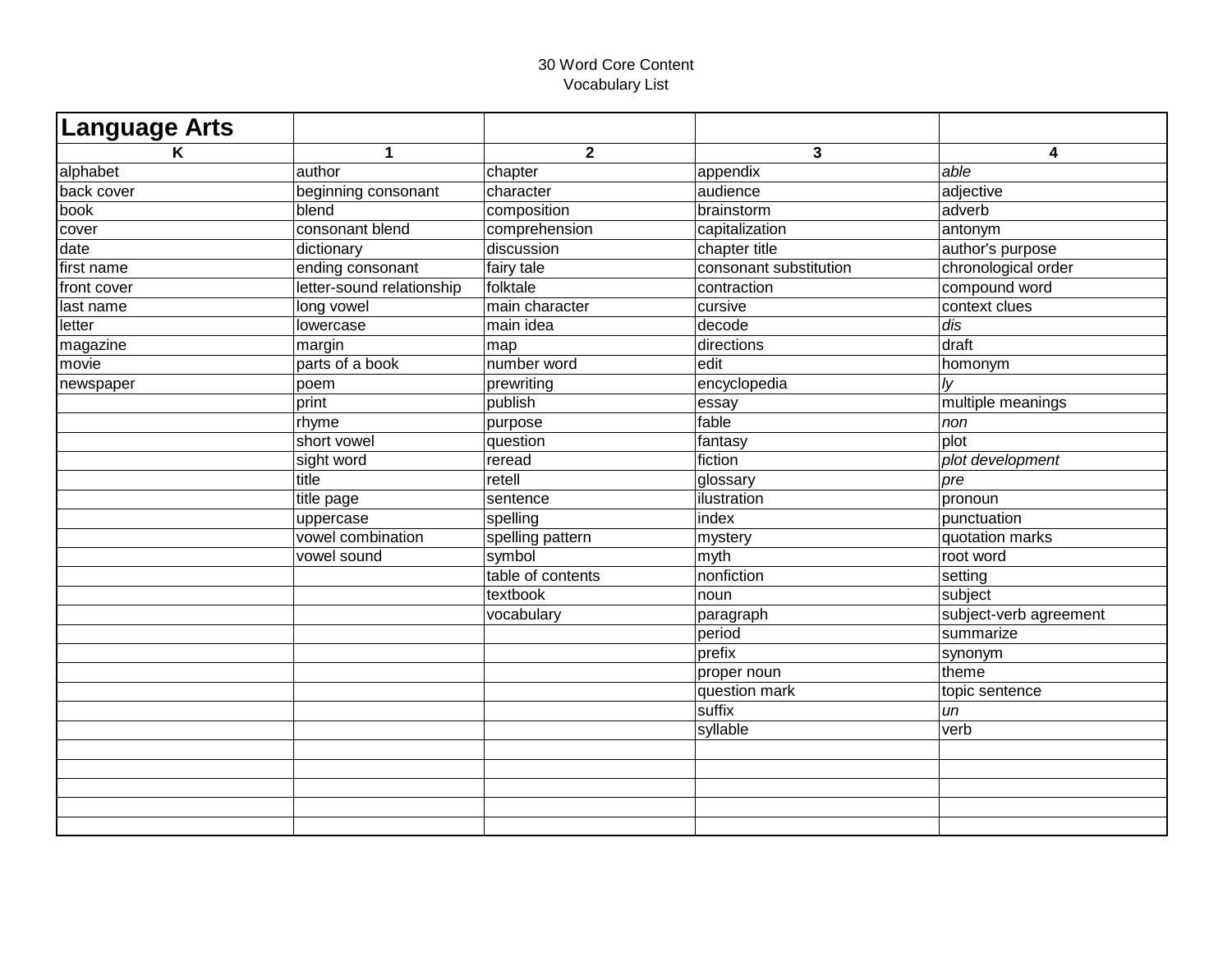| Language Arts                             |                                                   |                             |                           |                                |
|-------------------------------------------|---------------------------------------------------|-----------------------------|---------------------------|--------------------------------|
|                                           | 6                                                 | $\overline{7}$              | 8                         | 9                              |
| abbreviation                              | author's purpose                                  | able                        | antonym                   | alliteration                   |
| action verb                               | autobiography                                     | adjective phrase            | bibliography              | analysis                       |
| apostrophe                                | biography                                         | caption                     | business letter           | annotated bibliography         |
| cause and effect                          | cause and effect relationsh comparative adjective |                             | character development     | author's purpose               |
| character development                     | climax                                            | conflict resolution         | context clues             | cause and effect relationship  |
| colon                                     | closing                                           | descriptive language        | coordinating conjunction  | character development          |
| comma                                     | comparison                                        | dis                         | demonstrative pronoun     | comparison                     |
| command                                   | compound sentence                                 | editorial                   | draws conclusions         | conflict resolution            |
| compare and contrast                      | compound verb                                     | er                          | elaboration               | contrast                       |
| conflict resolution                       | compound word                                     | est                         | figurative language       | draws conclusions              |
| declarative sentence                      | conjunction                                       | fact vs opinion             | formal language           | hyperbole                      |
| double negative                           | contrast                                          | foreshadowing               | ful                       | idiom                          |
| draws conclusions/makes inferend dialogue |                                                   | interjection                | in                        | indefinite adjective           |
| er                                        | exclamation mark                                  | interview                   | independent clause        | indefinite pronoun             |
| est                                       | exclamatory sentence                              | italics                     | informal language         | interrogative pronoun          |
| $f$ <sub>U</sub>                          | imperative sentence                               | less                        | intonation                | main idea or essential message |
| heading                                   | irregular verb                                    | $\vert y \vert$             | metaphor                  | makes inferences               |
| homophone                                 | main idea or essential mes: mis                   |                             | narration                 | organizational pattern         |
| in                                        | makes inferences                                  | non                         | ness                      | parody                         |
| interrogative sentence                    | organizational patterns                           | paraphrase                  | parallel structure        | persuasive devices             |
| less                                      | point of view                                     | personification             | perspective               | plot development               |
| linking verb                              | pre                                               | plot development            | persuasive text           | point of view                  |
| main idea                                 | present tense                                     | predicate adjective         | plagiarism                | primary source                 |
| mis                                       | re                                                | relevant supporting details | problem-solution          | propaganda                     |
| ness                                      | reference materials                               | salutation                  | report                    | reference materials            |
| past tense                                | root word                                         | sentence combining          | research paper            | relevant supporting details    |
| persuasive text                           | simple word analogies                             | stereotype                  | simile                    | satire                         |
| point of view                             | tone                                              | superlative adjective       | subordinating conjunction | setting                        |
| re                                        | transition                                        | synonym                     | synthesize                | synthesis                      |
| reference materials                       | un                                                | verb phrase                 | viewpoint                 | tone                           |
| relevant supporting details               |                                                   |                             |                           |                                |
|                                           |                                                   |                             |                           |                                |
|                                           |                                                   |                             |                           |                                |
|                                           |                                                   |                             |                           |                                |
|                                           |                                                   |                             |                           |                                |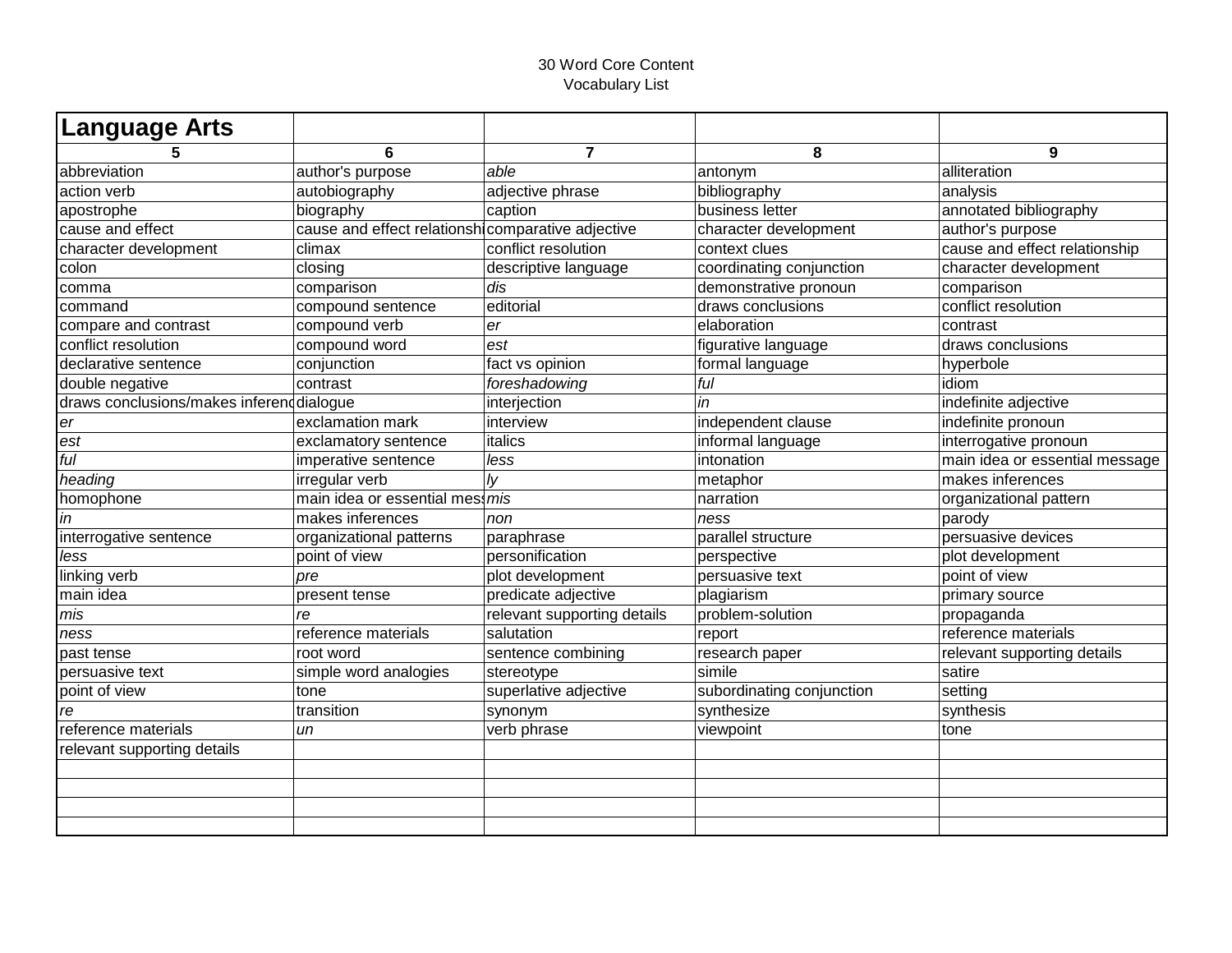| <b>Language Arts</b>     |                                           |                               |  |
|--------------------------|-------------------------------------------|-------------------------------|--|
| 10                       | 11                                        | 12                            |  |
| allegory                 | acronym                                   | ambience                      |  |
| allusion                 | aesthetic purpose                         | appeal to authority           |  |
| anecdote                 | aesthetic quality                         | appeal to emotion             |  |
| archetype                | American Psychological As appeal to logic |                               |  |
| assonance                | analogy                                   | autobiographical narrative    |  |
| author's bias            | artifact                                  | belief system                 |  |
| clincher sentence        | ballad                                    | biographical narrative        |  |
| consonance               | bias                                      | circumlocution                |  |
| context                  | coherence                                 | compound-complex sentence     |  |
| couplet                  | cohesion                                  | correlative conjunction       |  |
| denotative meaning       | compound adjective                        | credibility                   |  |
| epic                     | concept                                   | criteria                      |  |
| expressive writing       | connotative meaning                       | debate                        |  |
| irony                    | direct address                            | divided quotation             |  |
| limited point of view    | dramatic dialogue                         | drama-documentary             |  |
| lyric poem               | emotional appeal                          | external/internal conflict    |  |
| lode                     | future perfect verb tense                 | hierarchic structure          |  |
| omniscient point of view | hostile audience                          | interior monologue            |  |
| onomatopoeia             | internal conflict                         | Neoclassic literature         |  |
| parable                  | literary criticism                        | pastoral                      |  |
| resume'                  | Modern Language Assoc.                    | propostion of fact speech     |  |
| rhetorical question      | nuance                                    | proposition of policy speech  |  |
| sarcasm                  | past perfect verb tense                   | proposition of problem speech |  |
| semicolon                | present perfect verb tense                | proposition of value spech    |  |
| soliloquy                | reflexive pronoun                         | Romantic period literature    |  |
| stream of consciousness  | secondary source                          | temporal change               |  |
| structural analysis      | standard English                          |                               |  |
| thesis                   | text feature                              |                               |  |
| thesis statement         | text structure                            |                               |  |
| universal theme          | understatement                            |                               |  |
|                          |                                           |                               |  |
|                          |                                           |                               |  |
|                          |                                           |                               |  |
|                          |                                           |                               |  |
|                          |                                           |                               |  |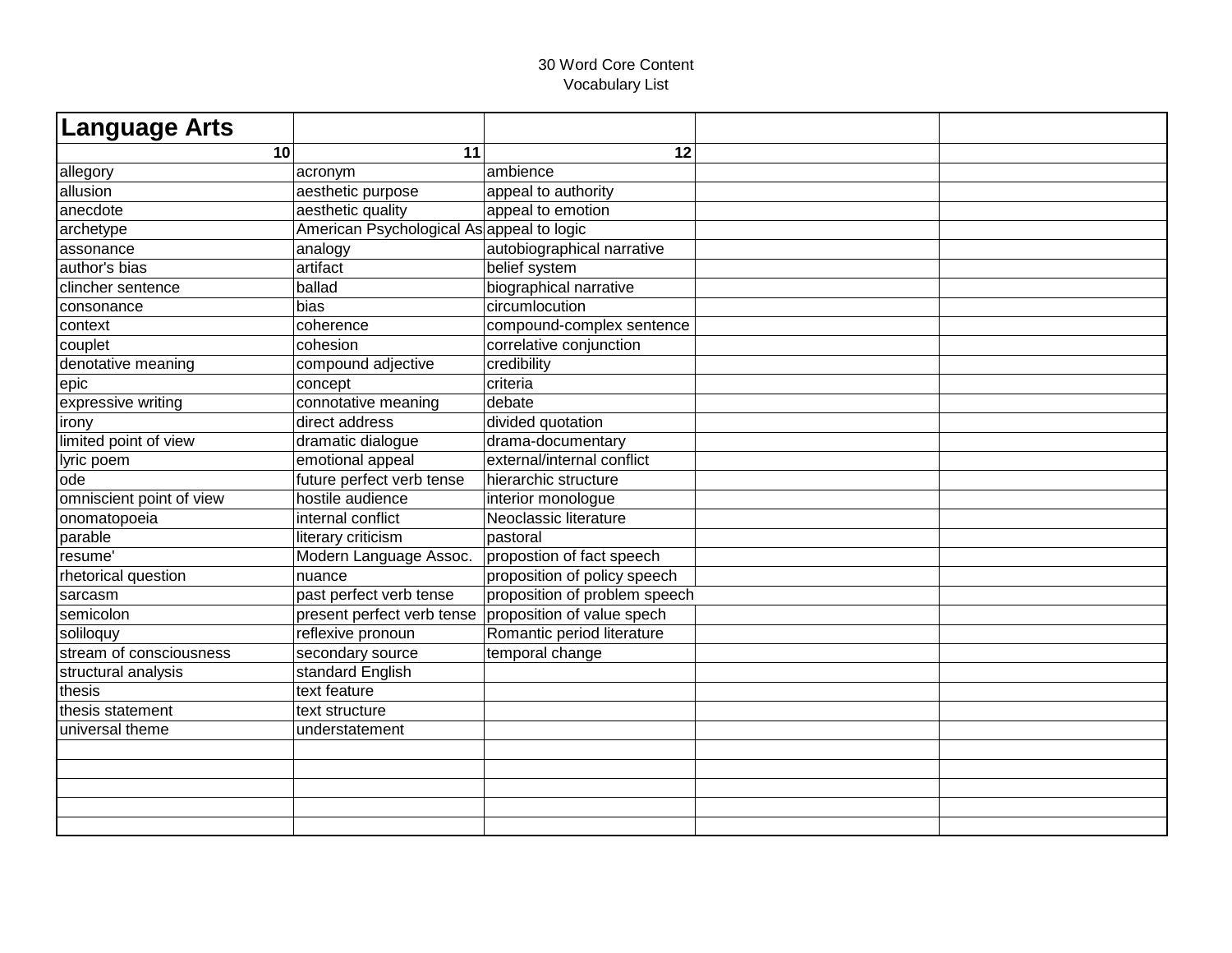| <b>Math</b> |              |                   |                   |                               |
|-------------|--------------|-------------------|-------------------|-------------------------------|
| Κ           | $\mathbf{1}$ | $\overline{2}$    | $\mathbf{3}$      | 4                             |
| above       | addend       | 2-Dimensional     | algorithm         | acute angle                   |
| balance     | addition     | 3-Dimensional     | area              | bar graph                     |
| behind      | a.m.         | angle             | axes              | decimal                       |
| below       | analog       | array             | capacity          | diameter                      |
| between     | attribute    | centimeter        | closed figure     | direct measure                |
| calendar    | celsius      | clockwise         | coordinate        | equilateral triangle          |
| cent        | chart        | cone              | denominator       | equivalent forms              |
| circle      | cylinder     | congruent         | dividend          | greatest common factor        |
| clock       | decrease     | cube              | divisor           | improper fraction             |
| coin        | degree       | customary unit    | face              | indirect measure              |
| corner      | digital      | data              | factor            | mixed number                  |
| counting    | even number  | digit             | flip-reflection   | negative number               |
| day         | Fahrenheit   | doubles fact      | intersection      | non-standard units of measure |
| dime        | fraction     | dozen             | line graph        | obtuse angle                  |
| equal       | height       | edge              | mean              | organized data                |
| graph       | increase     | estimation        | median            | parallelogram                 |
| inside      | length       | expanded notation | metric system     | percent                       |
| minute      | line         | fact family       | multiple          | perpendicular lines           |
| near        | number line  | line segment      | net               | pictograph                    |
| nickel      | odd number   | maximum           | numerator         | plane                         |
| number      | order        | minimum           | ordered pair      | prism                         |
| parttern    | place value  | mode              | point             | quotient                      |
| penny       | p.m.         | multiplication    | probability       | ratio                         |
| rectangle   | side         | numeral           | product           | relative size                 |
| shape       | subtraction  | operations        | range             | rule                          |
| square      | sum          | parallel          | remainder         | similarity                    |
| triangle    | table        | perimeter         | right angle       | standard units of measure     |
| week        | tally        | polygon           | rotation-turn     | transformation                |
| whole       | timeline     | sphere            | slide-translation | unorganized data              |
| zero        | weight       | symmetry          | volume            | vertex                        |
|             |              |                   |                   |                               |
|             |              |                   |                   |                               |
|             |              |                   |                   |                               |
|             |              |                   |                   |                               |
|             |              |                   |                   |                               |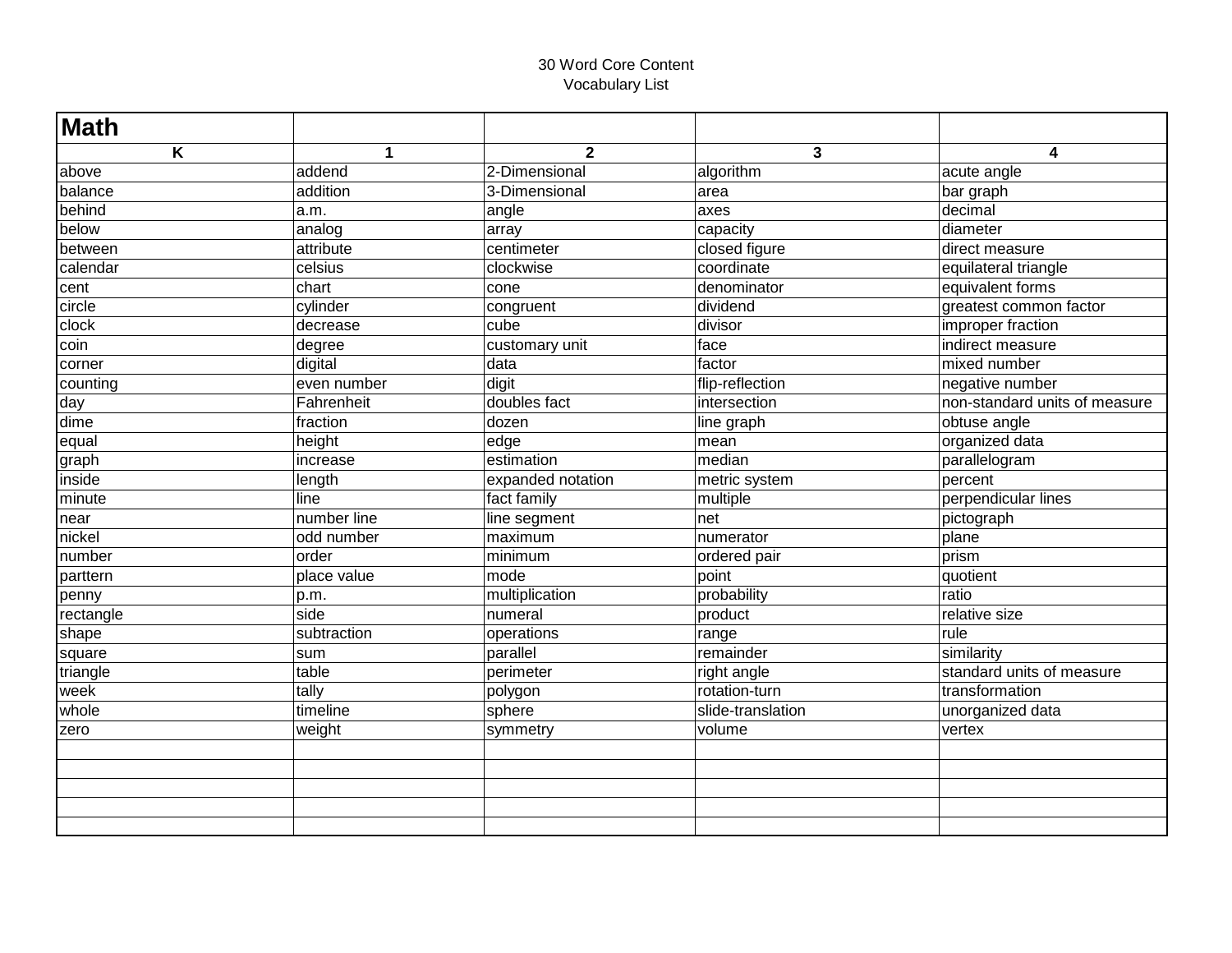| <b>Math</b>         |                          |                      |                           |                                  |
|---------------------|--------------------------|----------------------|---------------------------|----------------------------------|
| 5                   | 6                        | $\overline{ }$       | 8                         | Algebra                          |
| algebraic rule      | absolute value           | adjacent angles      | alternate exterior angles | Algebraic function               |
| base                | additive inverse         | box and whisker plot | alternate interior angles | Base                             |
| break-squiggle      | algebraic equation       | coefficient          | altitude                  | <b>Binary system</b>             |
| circumference       | algebraic expression     | combinations         | analyze                   | Cartesian coordinates            |
| composite number    | complementary angles     | counting principle   | approximation             | Compound event                   |
| coordinate grid     | coordinates              | diagonal             | constant                  | <b>Direct function</b>           |
| divisible           | elapsed time             | dilation             | converse                  | Direct measure                   |
| equation            | equilateral              | extreme              | corresponding parts       | Divide radical expressions       |
| expression          | formula                  | factorial            | dependent event           | Equivalent forms of equations    |
| frequency           | horizontal               | hypotenuse           | discount                  | Equivalent forms of inequalities |
| function            | image                    | interest             | domain (of a function)    | Exponent                         |
| inequality          | improper fraction        | irrational           | extrapolate               | Factorial notation               |
| interval            | integers                 | like terms           | function notation         | <b>Fraction inversion</b>        |
| labels              | linear measurement       | midpoint             | independent event         | Independent trials               |
| likelihood          | mixed numbers            | percent of change    | intercept                 | <b>Matrix</b>                    |
| line segment        | natural numbers          | permutations         | linear equations          | Matrix addition                  |
| mass                | odds                     | powers               | mark-up                   | Matrix subtraction               |
| pie chart           | origin                   | principal            | multiplicative inverse    | Monomial                         |
| prime factorization | bi                       | Pythagorean theorem  | polynomials               | Multiply radical expressions     |
| prime number        | quadrilateral            | quartile             | predict                   | Natural number                   |
| radius              | quadrant                 | radical              | prerequisite              | Negative exponent                |
| ray                 | rate                     | rational numbers     | property                  | Number subsystem                 |
| scale/scale model   | rule                     | real numbers         | range (of a function)     | Polynomial addition              |
| similar figures     | scale drawing            | scatter plot         | relation                  | Polynomial division              |
| square root         | simplify (simplest form) | scientific notation  | segment                   | Polynomial function              |
| stem and leaf plot  | supplementary angles     | square root          | sequence                  | Polynomial multiplication        |
| tessellation        | vertical                 | surface area         | similarity                | Polynomial subtraction           |
| tree diagram        | vertical angles          | terminating          | slope                     | Radical expression               |
| variable            | x axis                   | tetrahedron          | substitution              | Reciprocal                       |
| vertex              | y axis                   | trapezoid            | transversal               | Systems of inequalities          |
|                     |                          |                      |                           |                                  |
|                     |                          |                      |                           |                                  |
|                     |                          |                      |                           |                                  |
|                     |                          |                      |                           |                                  |